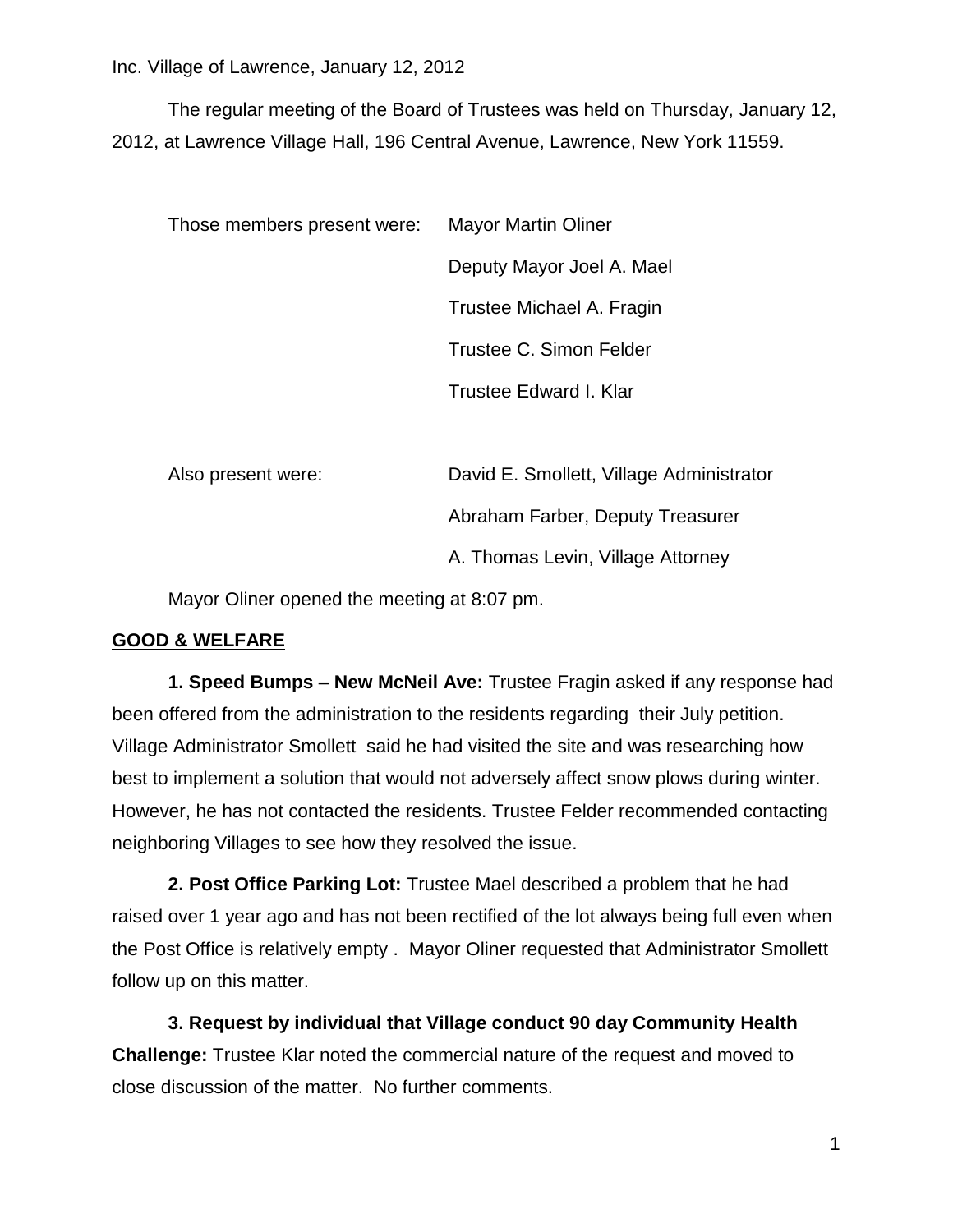**4. John Cameron and Alan King of Cameron Engineering - Report: (Note: This section pertains to "William Street Update" in "Old Business." Mayor Oliner requested that it be addressed at this point in the meeting.)** John Cameron and Alan King of Cameron Engineering provided clarification regarding the original report they had submitted pertaining to William Street. They explained that the original report had been commissioned and completed solely to analyze traffic flow and provide recommendations based on their findings. Any such recommendations would require further analysis including a topographic survey to determine feasibility of implementation. However, Cameron reiterated that in fact turning William street into a two way roadway was still the best solution.

Trustee Mael noted that no mention of any follow up requirements appeared in the report and that no caveats were included regarding implementation. Trustee Klar further noted that, in fact, the original report was used as the basis for a BOT resolution on the matter as there was no indication of any further analysis requirements.

Mr. Cameron apologized for the confusion and said that a follow up study could be completed quickly. Trustee Mael requested that the study be completed at no additional cost to the Village.

## **5. Lawrence Association President Ronald Goldman:**

- Renewed request for consideration of term limits for trustees
- Questioned whether BOT was aware of who placed a job posting for Village CEO as reported by Nassau Herald

**6. Flooding issues:** Mayor Oliner discussed flooding issues in the Village and said that anyone with flooding problems should contact him or Mike Ryder and they will try to resolve the problem. Mayor Oliner also suggested that the Village should consider a moratorium on all new swimming pools in the Village. Trustee Fragin asked some questions on the proposition.

**7. Construction and debris along 878 median between Central Avenue and Broadway:** A resident of Doughty Blvd reported on piping, machinery, sand mounds and debris that have occupied the median of 878 across from Doughty which are unsightly and present a danger to residents of Doughty. The resident claimed to have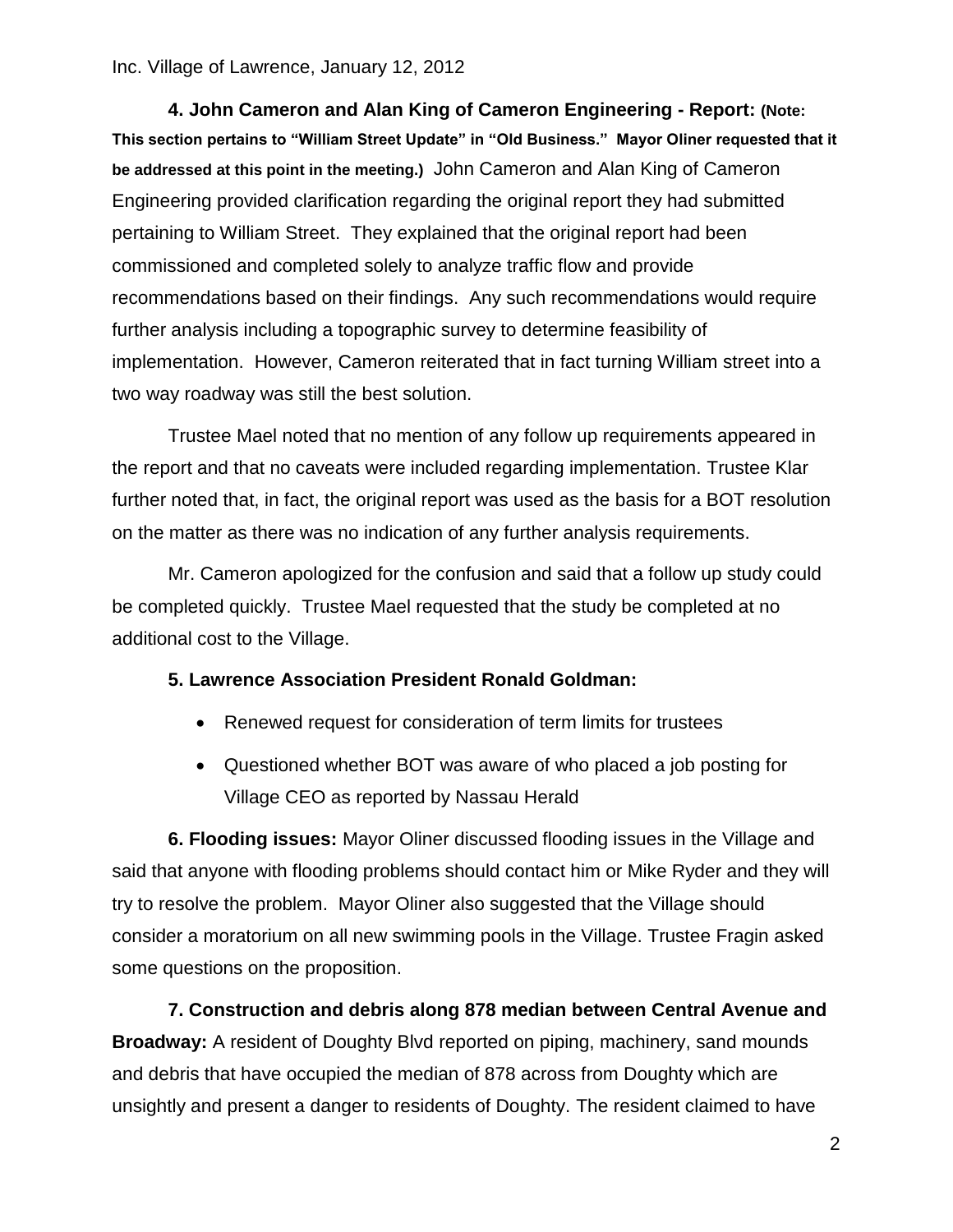left many messages for the Administrator and the Mayor which were never returned. Mayor Oliner requested that Building Department Superintendent Mike Ryder investigate the scene and find out who is responsible for the debris and which governmental entity has jurisdiction over the area.

## **NEW BUSINESS**

## **Item 1 – Approval of abstracts – General Fund #645, Recreation Fund #54, Sewer Fund #47, Payroll #'s 2306 & 2307**

**Board Action:** Trustee Klar moved to approve payroll abstracts 2306 & 2307. Trustee Fragin seconded. All in favor.

Invoice abstracts were tabled.

**Item 2 – LY&CC software and hardware system upgrade request –** Item was tabled pending receipt by BOT of additional bids on the hardware (server and workstation).

# **Item 3 – Close Mauzone Trust Account and transfer balance of \$10,517.63 to LY&CC operating account**

**Board Action:** Trustee Klar moved to close the Mauzone Trust Account and transfer balance of \$10,517.63 to LY&CC operating account as the account was no longer needed and the funds belonged to the Country Club. Trustee Fragin seconded. All in favor.

## **Item 4 – Appoint Danielle Schochet as Secretary to the Board of Trustees**

Mayor Oliner appointed Danielle Schochet as Secretary to the BOT.

**Board Action:** Trustee Fragin moved to approve the appointment with a start date of January 17, 2012 at an annual salary of \$42,500.

Trustee Klar seconded. All in favor.

## **Item 5 – Appoint Michael Fay as Maintainer for DPW; Start Date effective immediately upon certification by NC Civil Service; Annual salary of \$28,000**

**Board Action:** Mayor Oliner appointed Michael Fay as Maintainer for the DPW. Trustee Klar moved to approve the appointment, at an annual salary of \$28,000,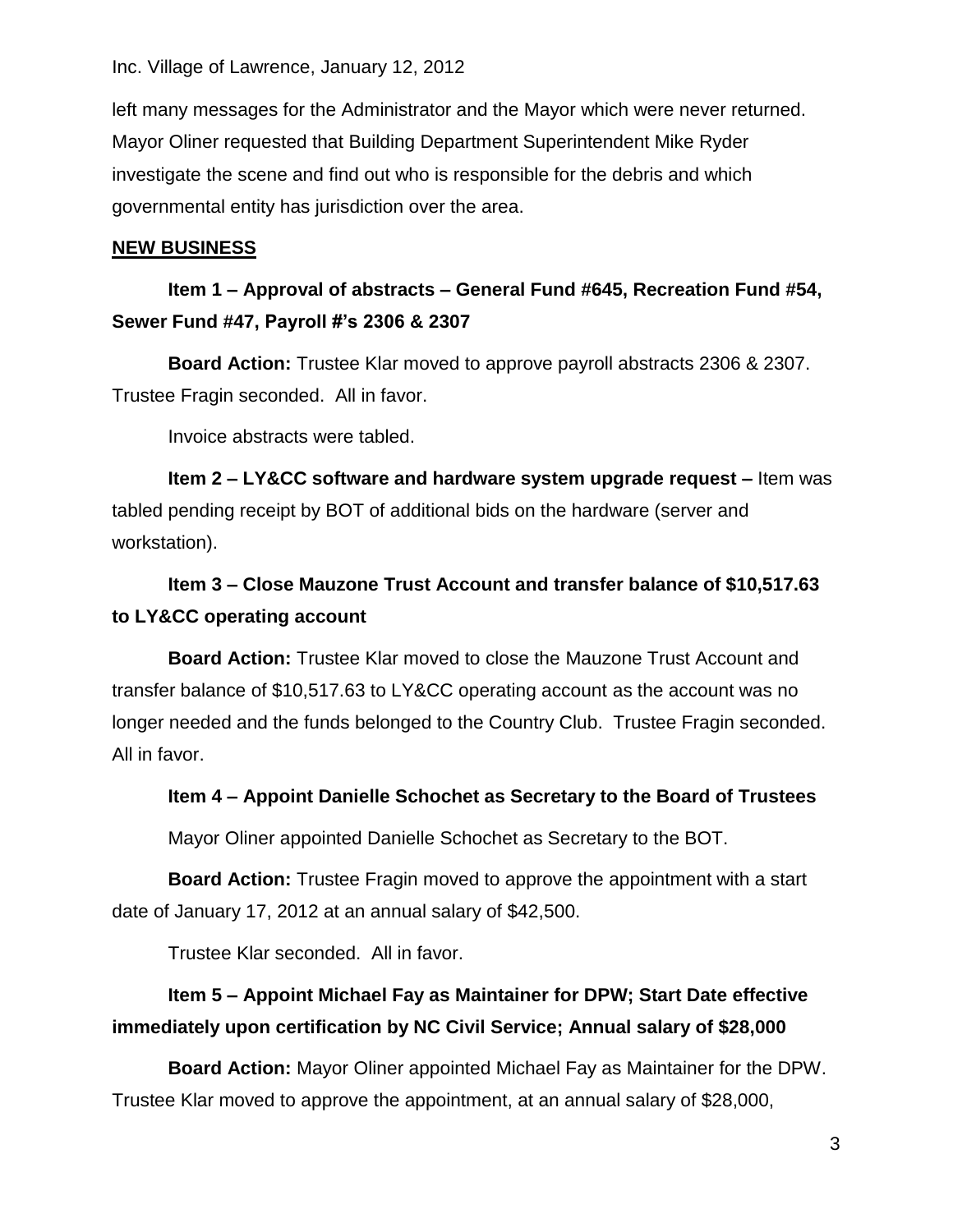effective upon certification of eligibility by the Nassau County Civil Service Commission. Trustee Mael seconded. All in favor.

## **Item 6 – Surplus Village Vehicles**

Administrator Smollett recommended that the Village dispose of two Village vehicles that are out of commission. One is a 1996 Chevy Blazer (VIN # 1GNDT13W4T2236018) and the other is a 1992 Chevy 2500 Pickup truck (VIN # 1GTGK24K3ME546206). He also raised the possibility of giving the vehicles to the Lawrence Cedarhurst Fire Department (LCFD) for fire emergency practice.

**Board Action:** Trustee Mael moved to declare the vehicles surplus, and approve of disposal of the vehicles by conveyance to the LCFD. Trustee Fragin seconded. All in favor.

## **Item 7 – Golf Refund Request**

Administrator Smollett presented refund request for a member who had accrued \$1,250 on account as a referral commission and subsequently paid \$110 in cash for certain items he was unaware could be paid for with the accrued cash on account.

**Board Action:** Trustee Klar moved to approve the refund of \$110 and adjust the "Cash on Account" by the same amount. Tustee Mael seconded. All in favor.

## **Item 8 – Approve purchase of new copy/scanning equipment**

Item tabled pending further research of leasing options.

# **Item 9 – Approve extension of Lawrence Cedarhurst Fire Department (LCFD) contract through March 2012 at current rate of \$44,705.**

**Board Action:** Trustee Klar moved to approve the extension of the contract. Trustee Fragin seconded. All in favor.

# **Item 10: - Approve Adam Thomas, LY&CC Greens-keeper, to attend New England Turf Conference held February 6, 2012 - February 10, 2012 at cost to Village not to exceed \$1,250.**

**Board Action:** Trustee Klar moved to approve. Trustee Mael seconded, with the understanding that Mr. Thomas will be entitled to compensating vacation time for